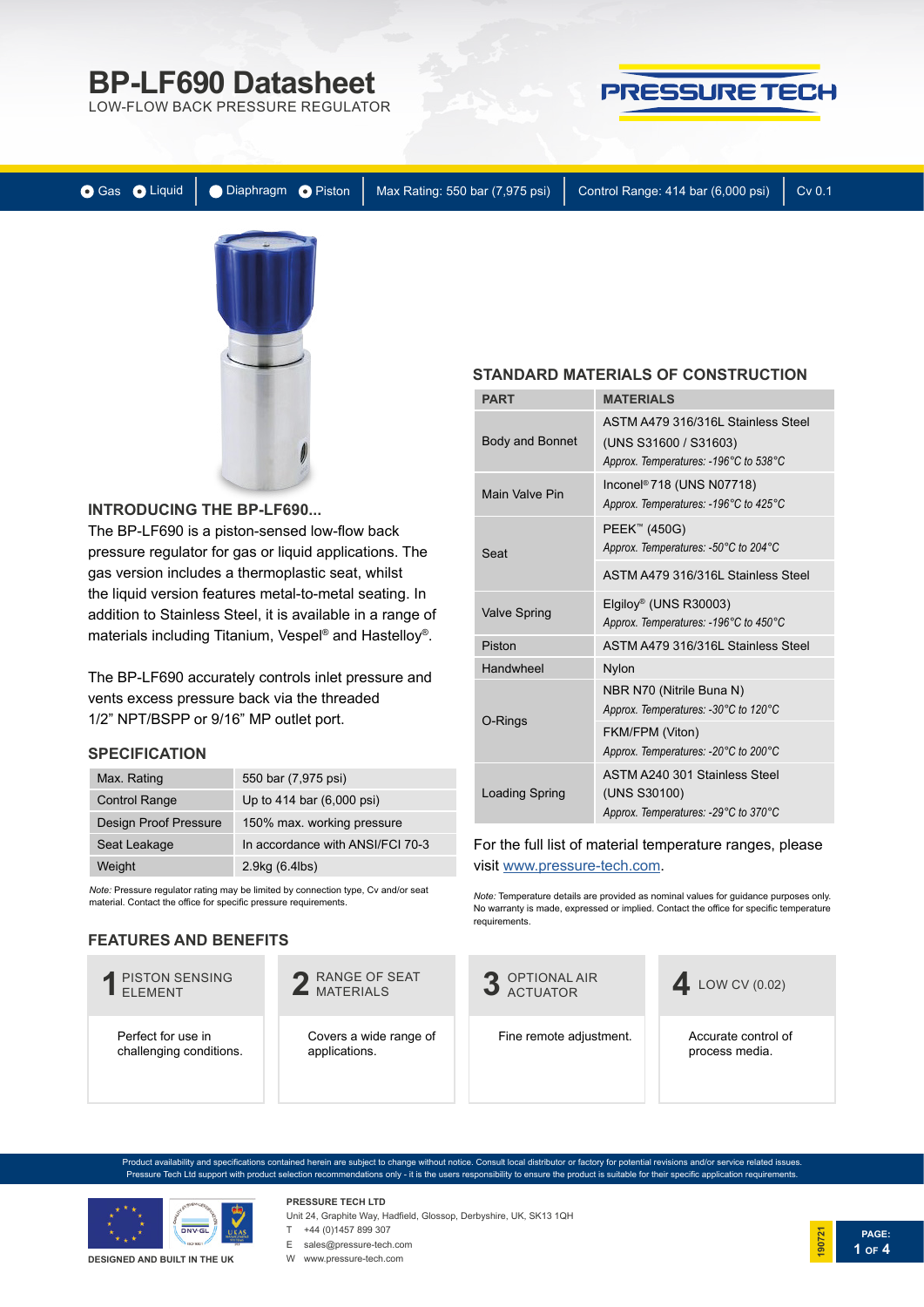LOW-FLOW BACK PRESSURE REGULATOR



|  | ● Gas ● Liquid   ● Diaphragm ● Piston   Max Rating: 550 bar (7,975 psi)   Control Range: 414 bar (6,000 psi)   Cv 0.1 |  |
|--|-----------------------------------------------------------------------------------------------------------------------|--|

# **DRAWINGS AND INSTALLATION DIMENSIONS**

Dimensions shown for 1/4" NPT option - please contact the office for additional connection options.



*Note:* All gauge ports are 1/4" NPT as standard.





#### **DESIGNED AND BUILT IN THE UK**

Unit 24, Graphite Way, Hadfield, Glossop, Derbyshire, UK, SK13 1QH

 $T +44 (0)1457899307$ 

**PRESSURE TECH LTD**

E sales@pressure-tech.com W www.pressure-tech.com

**PAGE: 190721 2 OF 4**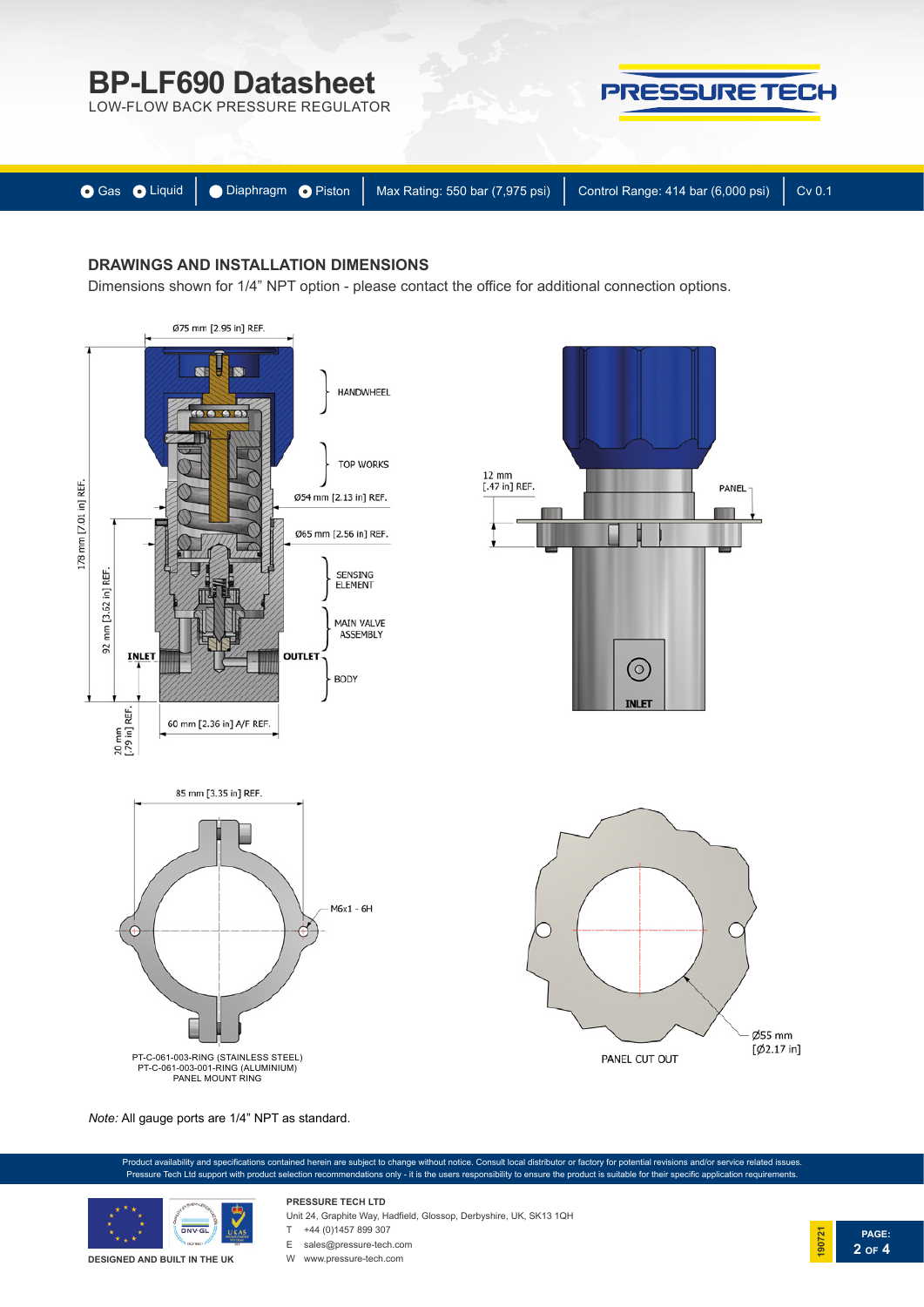LOW-FLOW BACK PRESSURE REGULATOR



|  | ● Gas ● Liquid   ● Diaphragm ● Piston   Max Rating: 550 bar (7,975 psi)   Control Range: 414 bar (6,000 psi)   Cv 0.1 |  |
|--|-----------------------------------------------------------------------------------------------------------------------|--|
|  |                                                                                                                       |  |

# **FLOW CURVE**

Please contact the office for further information.





#### *Note:*

Additional porting configurations are available - please contact the office for further information.

Product availability and specifications contained herein are subject to change without notice. Consult local distributor or factory for potential revisions and/or service related issues. Pressure Tech Ltd support with product selection recommendations only - it is the users responsibility to ensure the product is suitable for their specific application requirements.



**DESIGNED AND BUILT IN THE UK**

**PRESSURE TECH LTD** Unit 24, Graphite Way, Hadfield, Glossop, Derbyshire, UK, SK13 1QH  $T +44 (0)1457899307$ 



W www.pressure-tech.com